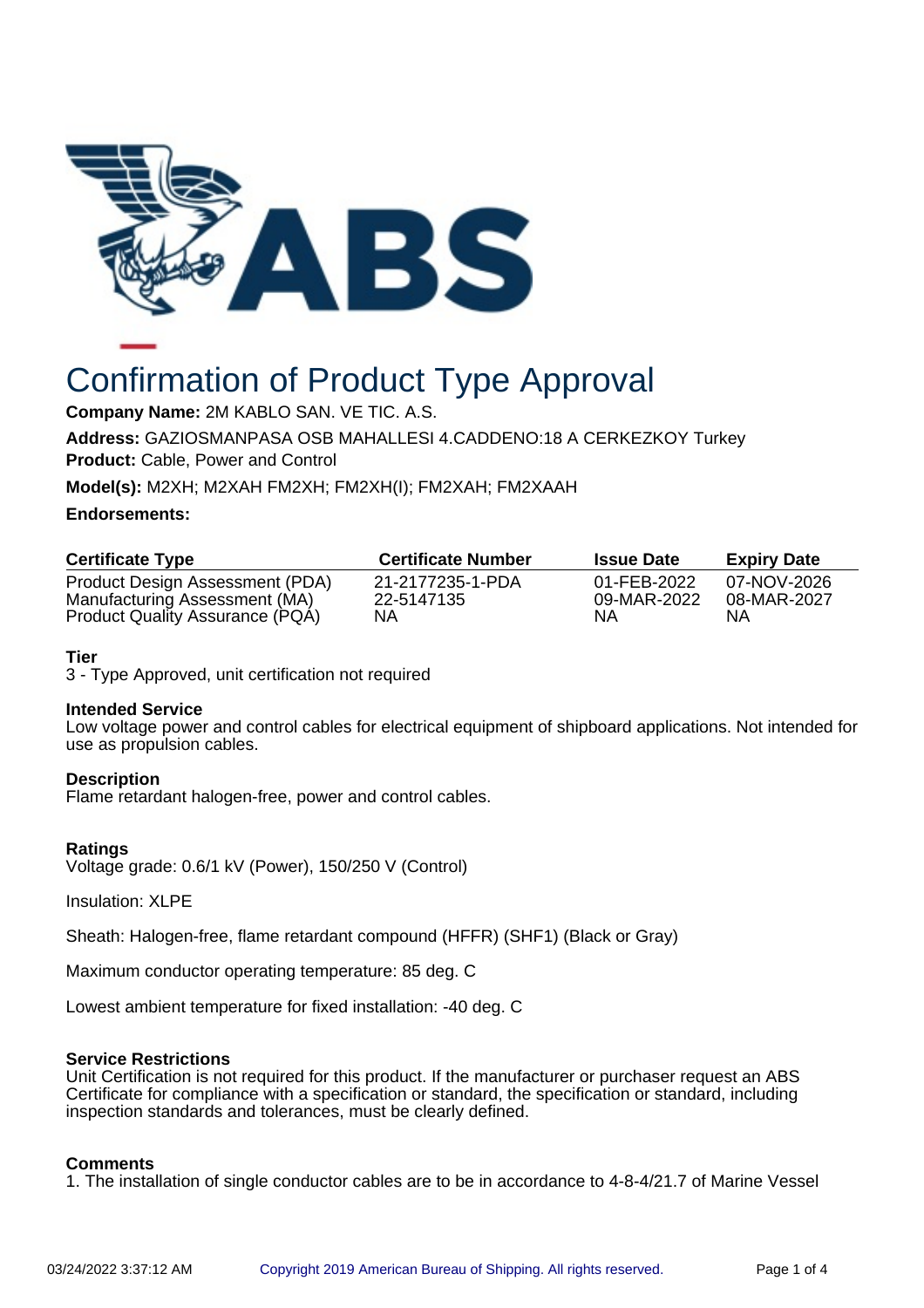Rules 2022.

2. The following cable markings are to be provided in accordance with IEC 60092-353:

- Indication of origin (manufacturer's name or trade mark) and rated voltage (Uo/ U) and construction (number of cores and cross sectional area of the conductor).

3. Not suitable for installation in Ex Areas.

4. The Manufacturer has provided a declaration about the control of, or the lack of Asbestos in this product.

#### **Notes, Drawings and Documentation**

Drawing No. 0150-22, Datasheet, Revision: -, Pages:

Drawing No. 0251-1-22, Datasheet, Revision: -, Pages:

Drawing No. 0254-3-22, Datasheet, Revision: -, Pages:

Drawing No. 0257-22, Datasheet, Revision: -, Pages:

Drawing No. Test Report 2M Kablo Turkey - IS3059526, 04.02.2016\_Revision: -, Pages: -

Drawing No. Test Report TSE Turkey, PRD00051435, 04.02.2016/ 08.03.2016 Revision: -, Pages: -

Drawing No. Test Report 2M Kablo Turkey, Smoke Density, PRD 0062456 07.01.2016 Revision: -, Pages: -

Drawing No. Test Report Zwick-Roell Lab Turkey, PRD00062446, 13.01.2016 Revision: -, Pages: -

Drawing No. Test Report Zwick-Roell Lab Turkey, PRD00062456, 13.01.2016 Revision: -, Pages: -

Drawing No. Flammability Test Report 2M Kablo Turkey, No. 16-0618 11.01.2016 & No. 16-0020 12.01.2016 Revision: -, Pages: -

Drawing No. Statement of design description 17 Sept. 2021, Revision: -, Pages:

#### **Term of Validity**

This Product Design Assessment (PDA) Certificate remains valid until 07/Nov/2026 or until the Rules and/or Standards used in the assessment are revised or until there is a design modification warranting design reassessment (whichever occurs first).

Acceptance of product is limited to the "Intended Service" details prescribed in the certificate and as per applicable Rules and Standards.

This Certificate is valid for installation of the listed product on ABS units which exist or are under contract for construction on or previous to the effective date of the ABS Rules and standards applied at the time of PDA issuance. Use of the Product for non-ABS units is subject to agreement between the manufacturer and intended client.

#### **ABS Rules**

Rules for Conditions of Classification (2022): 1-1-4/7.7, 1-1-A3, 1-1-A4, which covers the following:

Rules for Building and Classing Marine Vessel Rules (2022): 4-8-3/9

Rules for Conditions of Classification - Offshore Units and Structures (2022):1-1-4/9.7, 1-1-A2, 1-1-A3, which covers the following:

Rules for Building and Classing Mobile Offshore Units (2022): 4-3-4/7

Rules for Building and Classing Facilities on Offshore Installations (2022): 3-6/13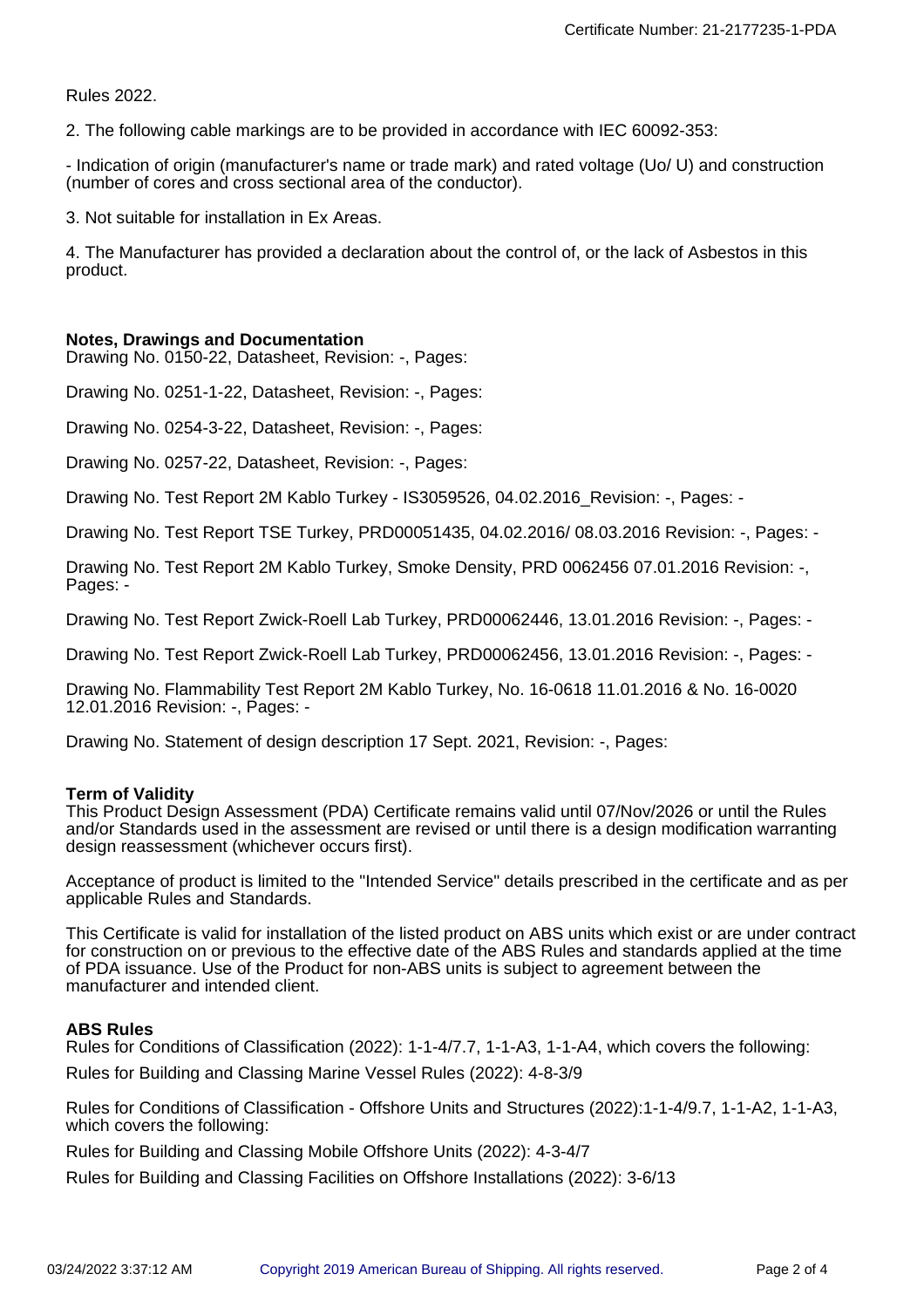Rules for Conditions of Classifications - High-Speed Craft (2022): 1-1-4/11.9, 1-1-A2, 1-1-A3, which covers the following: Rules for Building and Classing High-Speed Craft (2022): 4-6-4/13.1

Rules for Building and Classing Steel Barges (2022): 4-1-3/9.1

## **International Standards**

IEC 60228 (2004), IEC 60092-353 (2016), IEC 60332-3-10 (2018), IEC 60684-2 (2011), IEC 60811-501 (2018), IEC 60092-376 (2017), IEC 60332-1-1/2 (2015), IEC 60332-3-22 (2018) Cat A, IEC 61034 1/2 (2019), IEC 60754-1/2 (2019), IEC 60092-350 (2020)

#### **EU-MED Standards** NA

**National Standards** NA

**Government Standards** NA

**Other Standards** NA



Corporate ABS Programs American Bureau of Shipping Print Date and Time: 24-Mar-2022 3:37

ABS has used due diligence in the preparation of this certificate, and it represents the information on the product in the ABS Records as of the date and time the certificate is printed.

If the Rules and/or standards used in the PDA evaluation are revised or if there is a design modification (whichever occurs first), a PDA revalidation may be necessary.

The continued validity of the MA is dependent on completion of satisfactory audits as required by the ABS Rules. The validity of both PDA and MA entitles the product to receive a **Confirmation of Product Type Approval**.

Acceptance of product is limited to the "Intended Service" details prescribed in the certificate and as per applicable Rules and Standards.